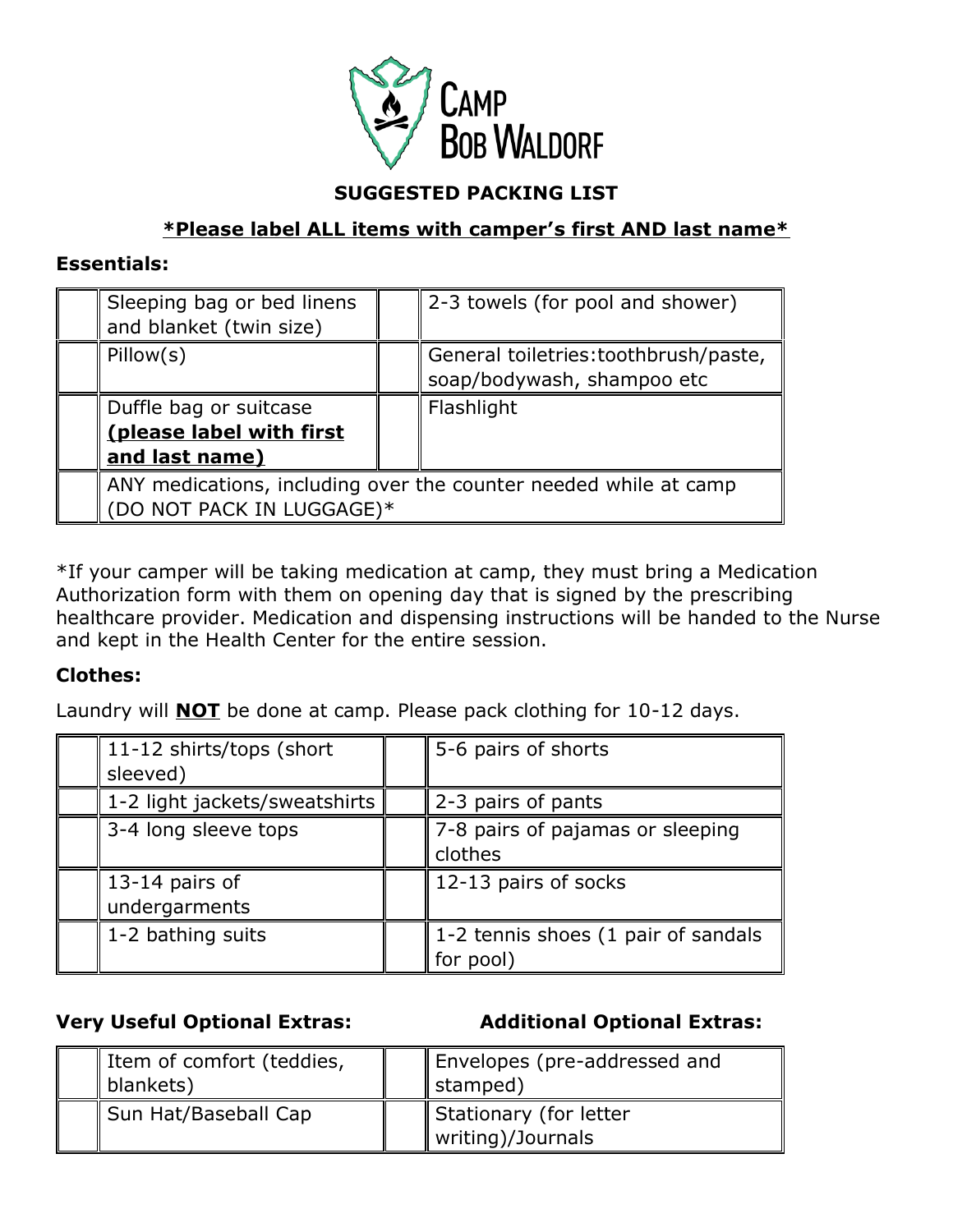| Sunscreen(camp will have)   | Laundry Bag (for dirty clothes) |
|-----------------------------|---------------------------------|
| Chapstick/Lipbalm           | Disposable Cameras              |
| $\mathbin\Vert$ Moisturizer | Costumes/Themed Clothes         |

 $\sim$ Your camper(s) will be provided a refillable water bottle when they arrive to camp $\sim$ 

### **Please reach out to the camp team if you are experiencing problems getting any of the items on the packing list. Camp can often help with items that may be hard to find/purchase for families.**

# **The Do Not Pack List:**

Please double check these items stay at home. If found at camp, Campstaff will call adults at home and will put found items in a safe place for the duration of the camp session:

- *Communication devices or any electronics* such as cell phones, smart watches or tablets/screens (even if not in service).
- *Drugs, alcohol, cigarettes, vapes, pornographic material, weapons, or ANY kind of knives* (including clothing promoting these items). Please leave pocket knives at home.
- *Expensive* or precious jewelry/clothes/cameras
- Campers will not need MONEY at Camp.
- *Food*: Candy or snacks of any kind (outside food is NOT allowed on camp or in cabins – there is always a potential allergy risk and snacks can attract ants and other critters. There will ALWAYS be plenty of food for campers).

# **DRESS CODE:**

 We ask that everyone, staff and campers, dress in the style of "Camp Appropriate". This means clothing that is suitable to be worn around all ages of campers (ages  $8 - 17$ ) and that allows every camper to comfortably participate in fun, active, summer outdoor activities!

# *Tops:*

Shirts must be "Camp Appropriate" and suitable for active, summer fun in the outdoors.

 Please no shirts promoting items not appropriate for campers ie alcohol, violence, drugs etc.

# *Bottoms***:**

 Pants/Shorts/Skirts must be an appropriate length and comfortable for active fun in the outdoors.

# *Swimwear***:**

Swimsuits must be appropriate for, and conducive to, participating in pool activities. Swimsuits may only be worn during swimming acitivites.